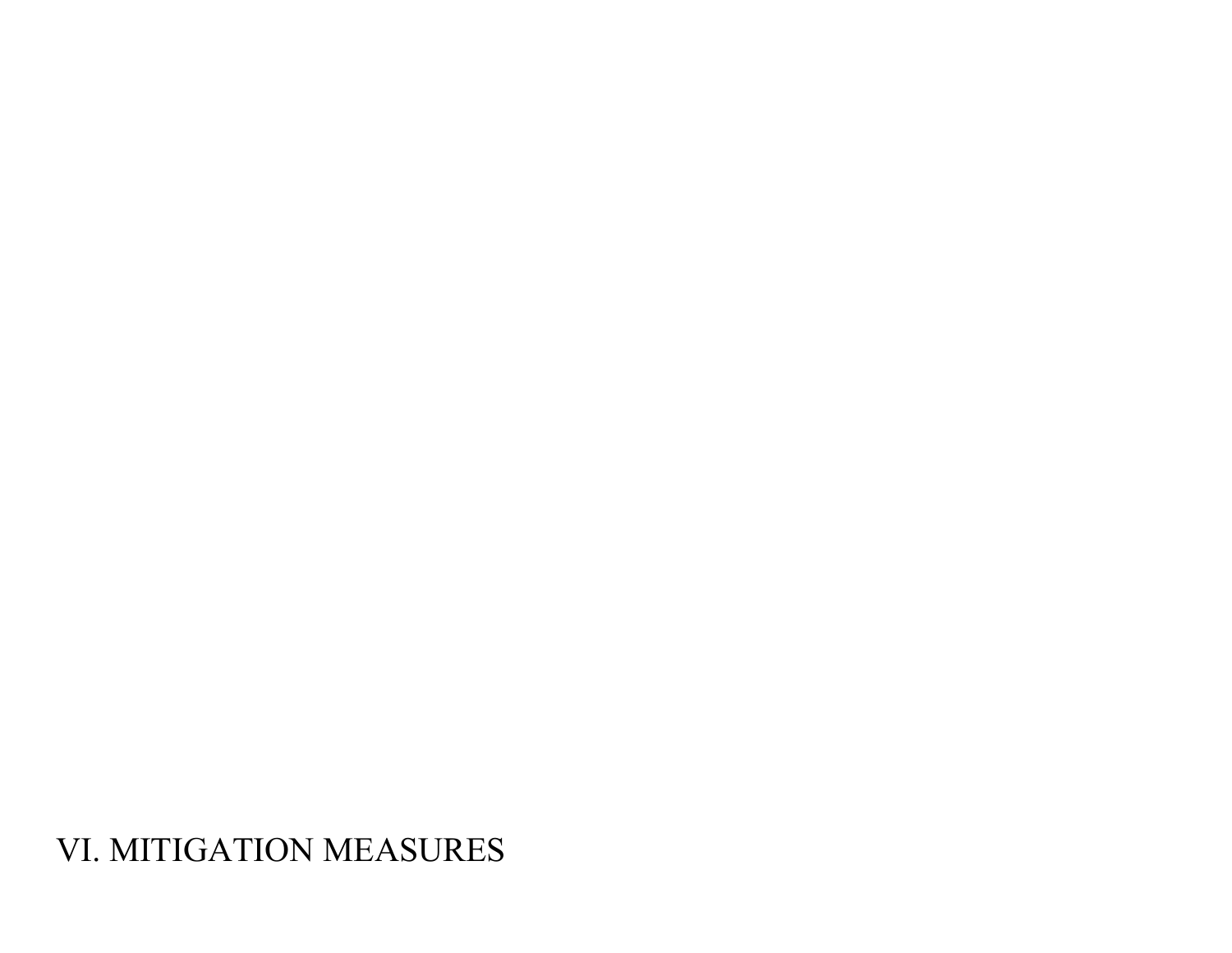#### **VI. MITIGATION MEASURES**

#### **FINAL ENVIRONMENTAL IMPACT REPORT NO. 89-1**

These mitigation measures are required of the Holly-Seacliff Specific Plan pursuant to Final Environmental Impact Report 89-1 and should be imposed on future projects in the Specific Plan area.

#### Land Use

## On-Site Land Uses

1. Prior to issuance of building permits for individual tracts, the applicant should demonstrate that service vehicle access to all remaining operating oil wells on site is monitored through the existing or proposed residential tracts.

2. All potential buyers and renters of on-site residences should be notified of the affects resulting from on-site and off-site oil production activities. The notification should state the frequency and locations of maintenance and service operations. The notification should indicate that noise levels from oil activities may also significantly increase during these times.

# Air Quality

1. Because it only takes a small amount of material to generate odors, it is important to maintain a very clean operation. Therefore, any oil spilled on the ground should be quickly cleaned up. Well sumps should be pumped out after pulling a well and periodically in the interim. Maintenance of seals and gaskets on pumps and piping should be performed whenever leaks are evident. General clean-up of the site should result in significant improvements in the level of odor found in the area.

2. Appropriately designed, vapor recovery systems which pull the gas off the well casing should be employed, as well as vapor recovery systems for oil transport trucks. A similar system could be employed for any remaining storage facilities on site.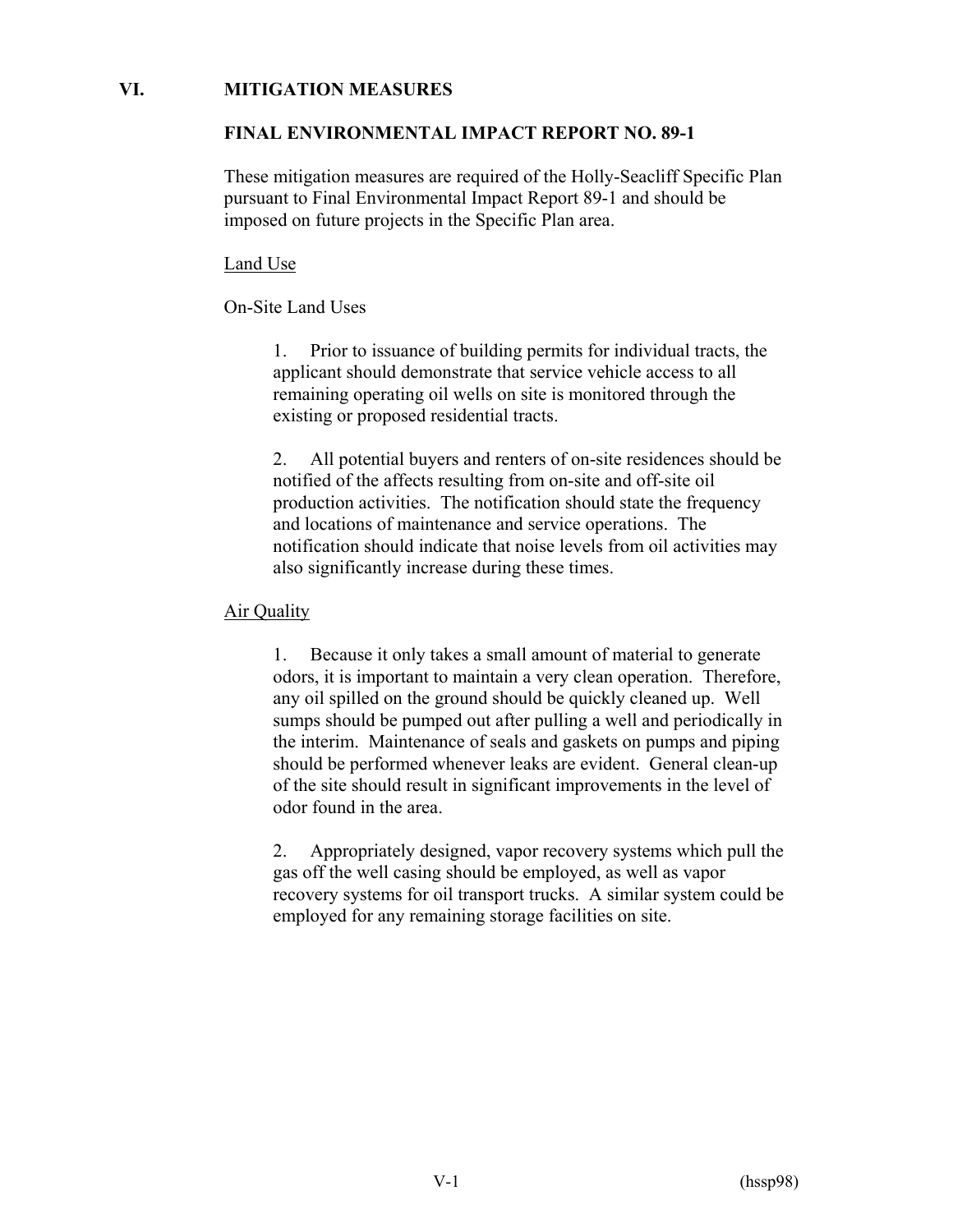## Noise

1. Noise levels generated by the oil operations should be mitigated to levels consistent with the Huntington Beach Noise Ordinance, by locating consolidation area(s) at least 300 feet from the nearest residential or other sensitive land uses (locating consolidation areas within industrial-use areas would be the most desirable from a noise standpoint). The oil wells could be located closer to sensitive land uses if a perimeter wall with a minimum height of 8 feet was utilized around the consolidation area(s). The following mitigation measures assume a 100 foot distance to the receptor and the mitigation affects of an 8 foot sound wall. Additional analysis of the consolidation area(s) will be necessary when phasing plans become available.

#### Oil Well Drilling Operations

2. The results show that in order for the drilling operations to satisfy the Huntington Beach Noise Ordinance outdoor standards, electric motors with acoustic blankets must be used. Diesel motors even when shielded by acoustic blankets will not meet the nighttime Noise Ordinance standards at the on-site and off-site residences and will not meet the daytime Noise Ordinance standards at the on-site residences. If there are plans to conduct the drilling operations during the nighttime hours, then according to the Oil Code, the operations must be soundproofed. Acoustic blankets as well as an 8 foot high masonry wall along the site perimeter will likely reduce the noise levels to below the Noise Ordinance standards.

#### Oil Well Pumping

3. The well pumps used in the consolidation area should be submerged. If other types of well pumps such as ground level electric or diesel pumps may be necessary. Specific mitigation measures should be presented in an additional noise study.

Well Pulling, Redrilling and Service Drilling Operations

4. Well pulling and drilling operations are confined to daytime hours (7:00 a.m. to 10:00 p.m.) by the Oil Code. Any redrilling performed at night must provide soundproofing to comply with the Noise Ordinance. The Oil Code prohibits the pulling of wells during the nighttime hours  $(10:00 \text{ to } 7:00 \text{ a.m.})$ . Well maintenance activities should also be conducted between the hours or 7:00 a.m. and 10:00 p.m. only. Although high levels of noise may be generated by routine well maintenance operations, these activities would occur inside the noise barrier surrounding the consolidation area.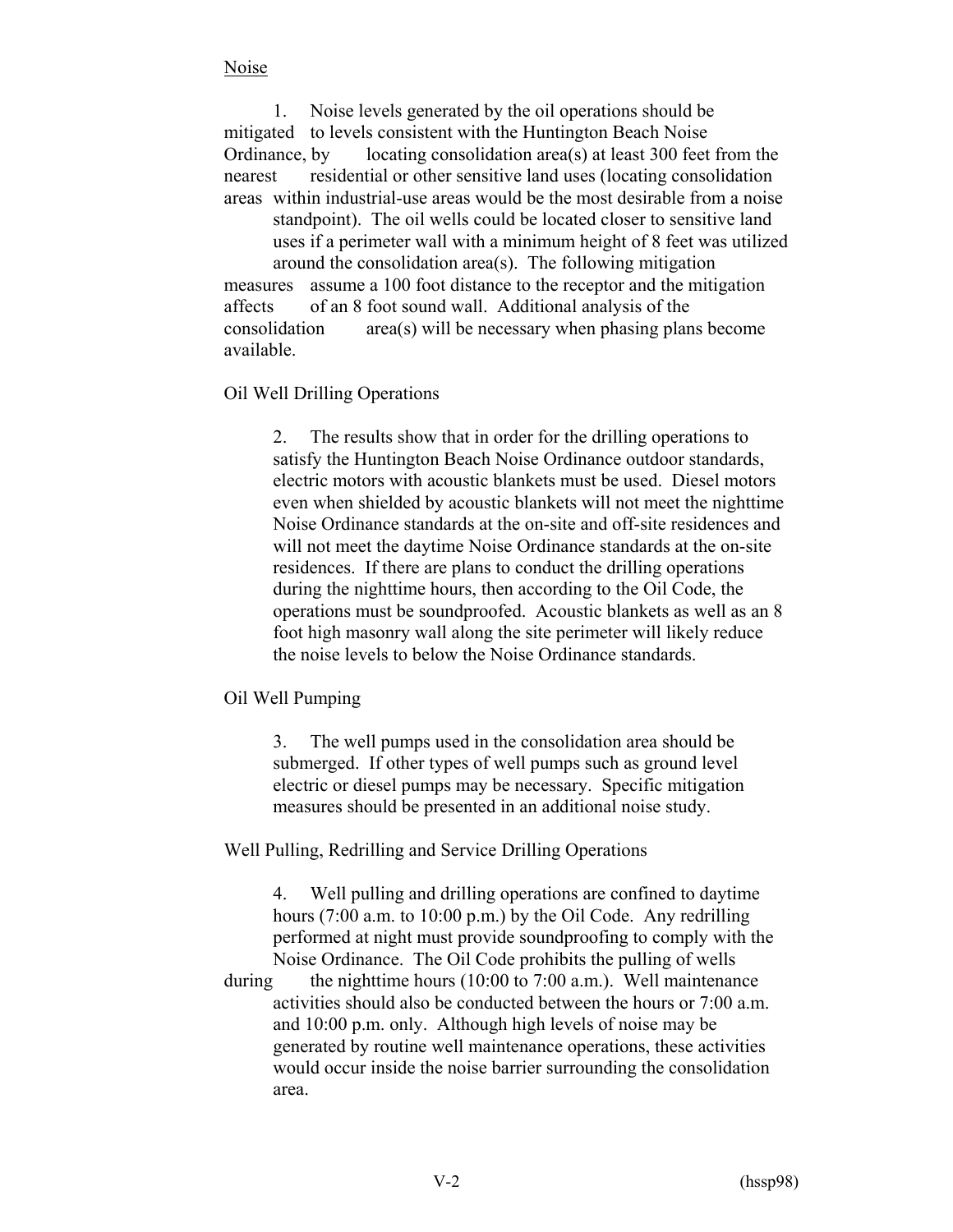5. Service drilling for this project will be conducted during the daytime hours only. Data on service drilling operations indicate that with a dieselpowered service rig and an 8 foot high noise barrier, the noise level at 100 feet will likely be 55 dBA which corresponds to the City's daytime Noise Ordinance standard. All servicing of the wells must comply with the noise standards contained in the Huntington Beach code.

Truck Operations

6. Truck operations should be limited to daytime hours only (7 a.m. to 10 p.m.)

Helicopter Operations

7. A notice (and statement of acknowledgement) to prospective homeowners is required stating that the property is subject to overflight, sight and sound of helicopters associated with the police facility.

#### Oil Facilities

1. Future Specific Plan(s) should include an area or areas for the consolidation of oil well facilities.

- 2. All new development proposals should be accompanied by:
	- A plan which addresses the requirements for abandoned wells.
	- The abandonment plans for existing wells.
	- The operational plans for any remaining wells and facilities.

These plans must satisfy the requirements of the City of Huntington Beach and the Division of Oil and Gas.

3. The criteria for the approval of development plans within oil districts should include:

(a) That enough open space has been reserved around the oil operation site to allow existing and future equipment which could reasonably be expected to be used on the site, including any setbacks from new development required by the Fire Chief.

(b) That adequate access to all operation sites is provided for portable equipment and emergency vehicles.

(c) That reasonable expansion of the existing facilities, if permitted in the oil district, can be accomplished.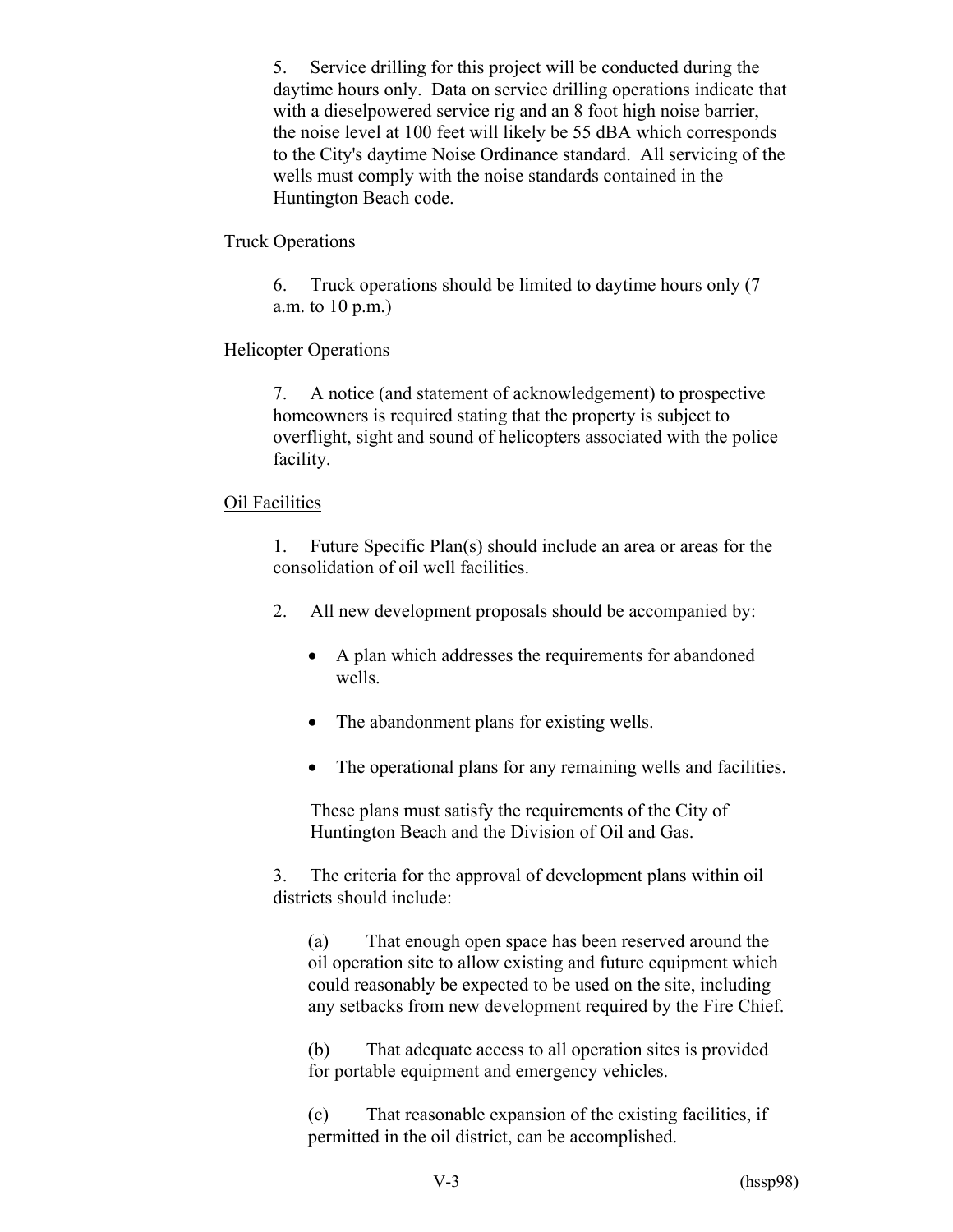(d) That any proposed development includes all provisions for sound-proofing and fire protection required by the Fire Chief.

(e) That screening of oil facilities from any new development is included in the plan.

4. As future development occurs, continued subsidence rate monitoring for the region of the subject site is necessary to determine if subsidence rates are declining with current water injection methods being used at operating oil production facilities.

5. The use of post-tensioned slabs should be considered in the foundation design in order to eliminate distress to structures and slabs from minor regional subsidence. Although this measure will provide for a more rigid slab, it will be no means eliminate distress to foundations resulting from the rapid subsidence of the land from continued oil and gas withdrawal.

#### Cultural Resources

#### Archaeology

1. It is suggested that the research design be prepared by the Principal Investigator selected to perform the work and that it be reviewed by a second consulting archaeologist. This step will help insure the completeness and viability of the research design prior to its implementation. The involvement of a second professional is viewed as an inexpensive means of insuring that no major elements are overlooked.

2. The archaeological deposits within the Holly-Seacliff study area should be subjected to a program of excavation designed to recover sufficient data to fully describe the sites. The following program is recommended:

a. Analysis of the collections made by the Pacific Coast Archaeological Society, Long Beach State University and any community college which has such material. If the collections are properly provenienced and are ccompanied by adequate documentation, they should be brought together during this phase and complete analysis performed. Of particular importance during this phase is the recovery of survey date to be used to determine the exact locations of previous excavation efforts.

b. Prior to the beginning of any excavation effort, a burial strategy should be developed by the archaeologist retained to accomplish the excavation members of the Native American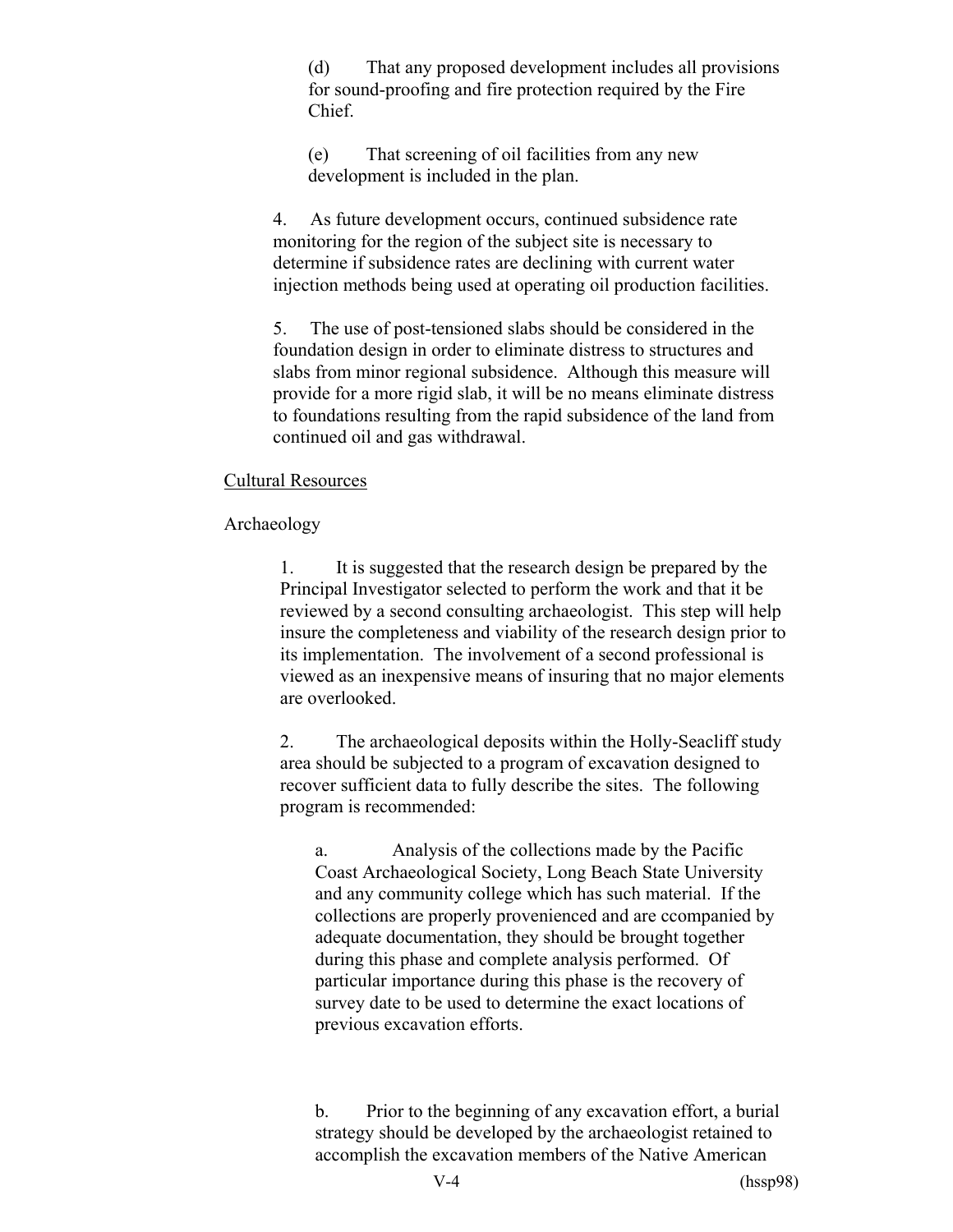community and appropriate City Staff. The strategy should address details of the handling and processing of human remains encountered during excavation, as well as the ultimate disposition of such remains.

c. Completion of test excavations should be made at each of the archaeological deposits. The information gained from the test excavation will guide the following data recovery excavation. The excavations should have two primary goals:

- Definition of site boundaries and depth.
- Determination of the significance of the site and its degree of preservation.

d. A statistically valid sample of site material should be excavated. The data recovery excavation should be conducted under the provisions of a carefully developed research design. The research questions presented earlier in this report should be incorporated into the research design, other important research questions should be developed from the test excavation data included, and a statement of methodology to be observed must be included.

e. A qualified observer appointed by the Principal Investigator/Archaeologist should monitor grading of the archaeological sites to recover important material which might appear. The monitor will be assigned by the Principal Investigator. This activity may require some minor delay or redirecting of grading while material is being recovered. The observer should be prepared to recover material as rapidly as is consistent with good archaeological practice. Monitoring should be on a full time basis when grading is taking place on or near an archaeological deposit. However, the grading should terminate when the cultural deposit has been entirely removed and clearly sterile deposits exposed.

f. All excavation and ground disturbing observation projects should include a Native American Observer. Burials are known to exist at some of the sites, a circumstance which is extremely important to the Native American community.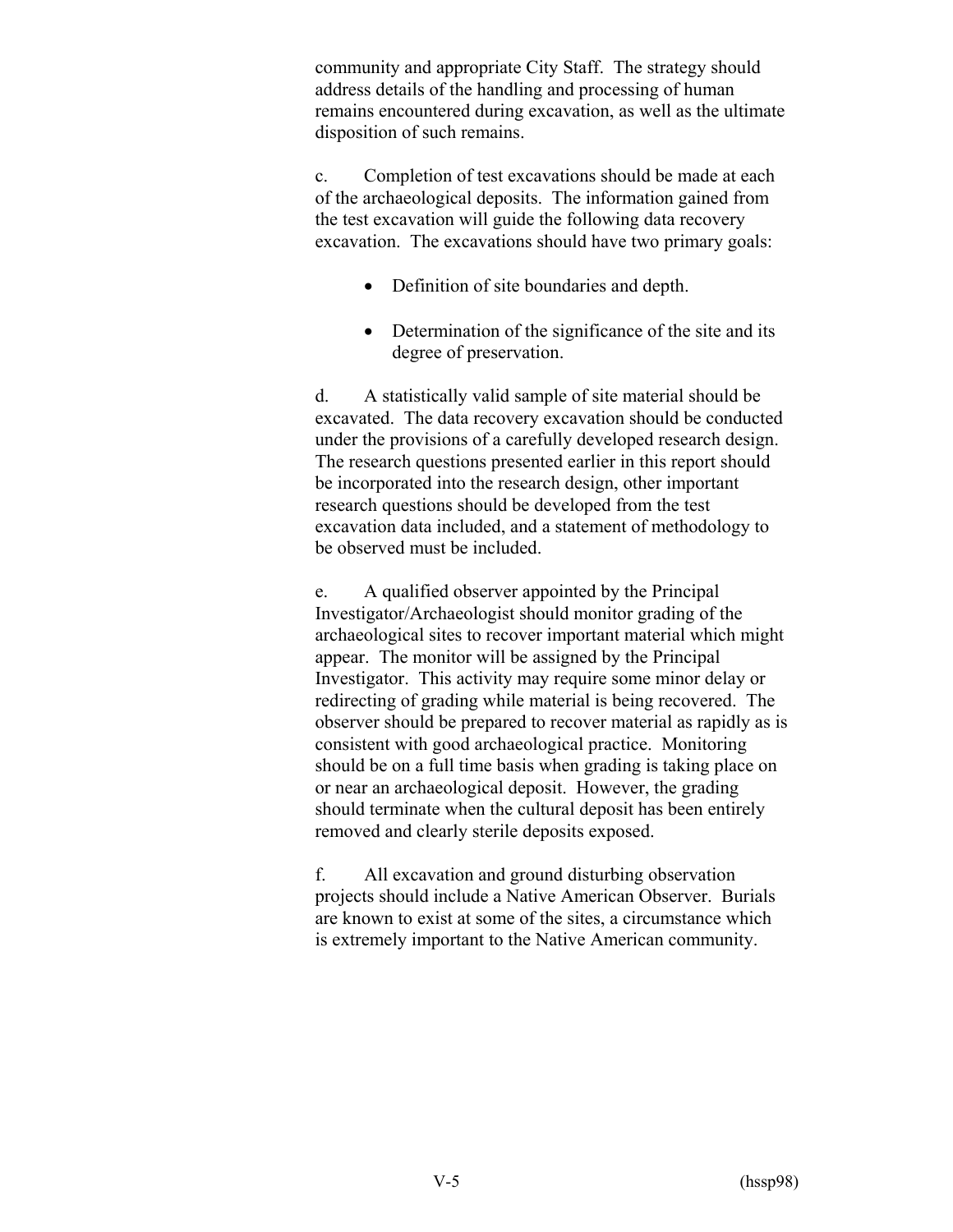g. A detailed professional report should be prepared which fully describes the site and its place in pre-history. Reports should receive sufficient distribution which includes the City, the County and the UCLA repository for archeology to insure their availability to future researchers.

h. Arrangements should be made for proper curation of the collections. It is expected that large quantities of materials will be collected during the excavation. Curation should be at an institution which has the proper facilities for storage, display and use by interested scholars and the general public.

- 3. The shell and lithic scatters should be subjected to test excavation to determine if they are or are not in situ archaeological deposits. If any of the scatters prove to be in situ archaeological material, a site record should be prepared and submitted to the Archaeological Survey, University of California, Los Angeles, and the site should be treated as in mitigation number one. If the sites are shown to be not archaeological in nature or not in situ, then no further action should be taken.
- 4. Ground disturbing activity within the study area should be monitored by a qualified observer assigned by the Principle Investigator/Archaeologist to determine if significant historic deposits, (e.g. foundations, trash deposits, privy pits and similar features) have been exposed. The monitoring should be on a full-time basis, but can be terminated when clearly undisturbed geologic formations are exposed. If such exposures occur, appropriate collections should be made, followed by analysis and report preparation. Historic material may be encountered anywhere within the Holly-Seacliff property, but the area around the old Holly sugar Refinery is probably more sensitive than the balance of the project area. Historical material recovered at the archaeological sites should be treated with those deposits.
- 5. The plaque commemorating oil well Huntington A-1 should be preserved. As development in the area continues, it may be desirable to upgrade this feature.

# Paleontology

- 6. A qualified paleontologist should be retained to periodically monitor the site during grading or extensive trenching activities that cut into the San Pedro Sand or the Quaternary marine terrace units.
- 7. In areas where fossils are abundant, full-time monitoring and salvage effort will be necessary (8 hours per day during grading or trenching activities). In areas where no fossils are being uncovered, the monitoring time can be less than eight hours per day.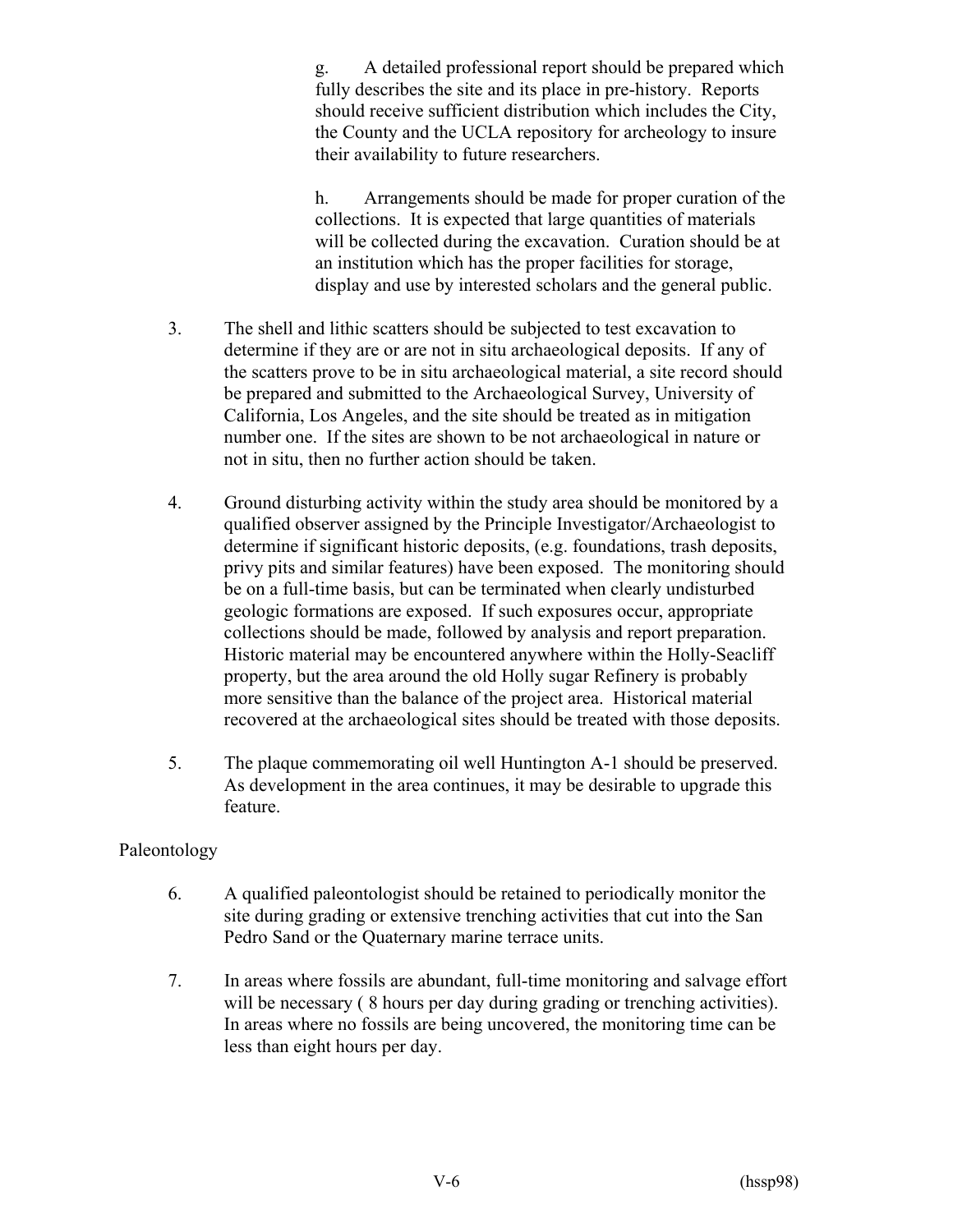- 8. The paleontologist should be allowed to temporarily divert or direct grading operations to facilitate assessment and salvaging of exposed fossils.
- 9. Collection and processing of matrix samples through fine screens will be necessary to salvage any microvertebrate remains. If a deposit of microvertebrates is discovered, matrix material can be moved off to one side of the grading area to allow for further screening without delaying the developmental work.
- 10. All fossils and their contextual stratigraphic data should go to an institution with a research interest in the materials, such as the Orange County Natural History Foundation.

# Human Health and Safety

# Surface Oil Contamination

- 1. Prior to grading and development, a site reconnaissance should be performed including a phased Environmental Site Assessment to evaluate areas where contamination of the surficial soils may have taken place. The environmental assessment should evaluate existing available information pertinent to the site and also undertake a limited investigation of possible on-site contamination. Phase I should include:
	- a. Review of available documents pertinent to the subject site to evaluate current and previous uses.
- b. Site reconnaissance to evaluate areas where contamination of surficial solid may have taken place.
	- c. Excavation and testing of oil samples to determine presence of near surface contamination of soil.
	- d. Subsurface exploration to determine presence of sumps on-site. Testing of possible drilling fluids for heavy metals.
	- e. Completion of soil gas vapor detection excavations located adjacent to the existing on-site wells.
	- f. Testing of air samples for gas vapor, methane gas and sulfur compounds.
	- 2. The actual site characterization and remedial action plan would be developed as part of a later phase. Upon completion of the Environmental Assessment, a Remedial Action Plan can be developed. This plan should address the following items: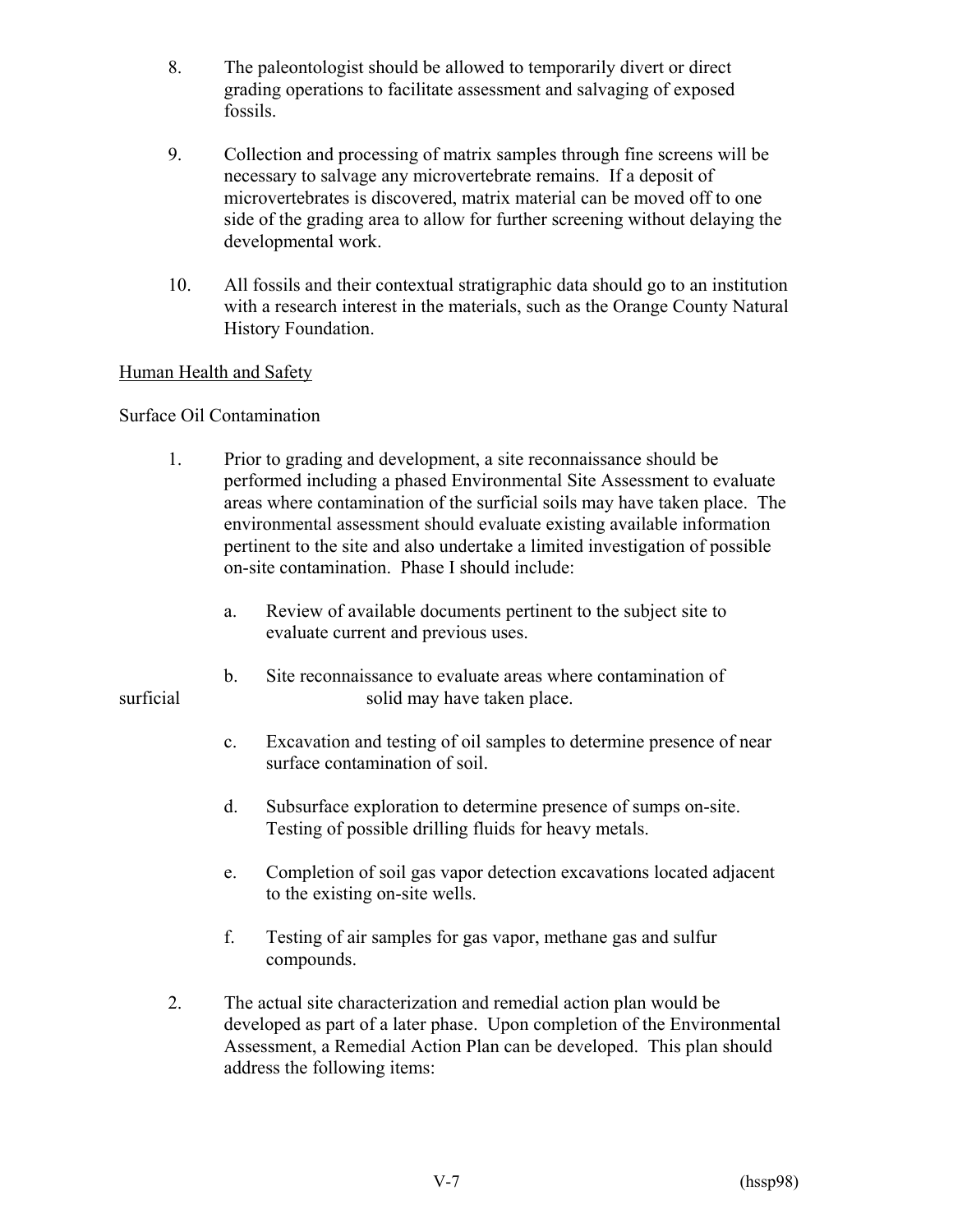- a. Treatment of possible crude oil contaminated soils. A possible solution to this condition would be aeration of the contaminated soils to release the volatile gases and then incorporation of the treated solid into the roadway fills (subgrade).
- b. Treatment of possible drilling sumps by either on-site disposal of non-contaminated drilling fluids or off-site disposal of contaminated fluids.
- c. Treatment of the possibility of the accumulation of methane gas.

# Methane Gas

- 3. Prior to development, a thorough site study for the presence of surface and shallow subsurface methane gas should be performed. Any abnormal findings would require a Remedial Action Plan and further studies to assure sufficient mitigation of the hazardous areas prior to building construction. All structures should have a gas and vapor barrier installed underneath the slabs and foundations. Gas collection and ventilation systems should be installed over abandoned wells which are underneath or within ten  $(10)$  feet of any structure, and over wells which show evidence of surface emissions of methane gas. Additionally, following construction of structures, an organic vapor analysis should be conducted and the results evaluated to assure that acceptable air quality is maintained within buildings and residences.
- 4. The presence of methane gas on-site should be the subject of future studies that include the following tasks:
- a. Drilling of test wells to monitor for subsurface methane deposits and confirm or deny the presence of biogenic methane bearing strata near area.
	- b. Shallow excavation and sampling in areas either known or assumed to be potential drilling mud sumps;
- c. Vapor monitoring of shallow vapor probes placed at strategic location on the site and collection of soil vapor samples;
	- d. Vapor survey areas adjacent to known abandoned oil wells;
	- e. Laboratory analysis of selected soil samples for metals and soil vapor samples for gases.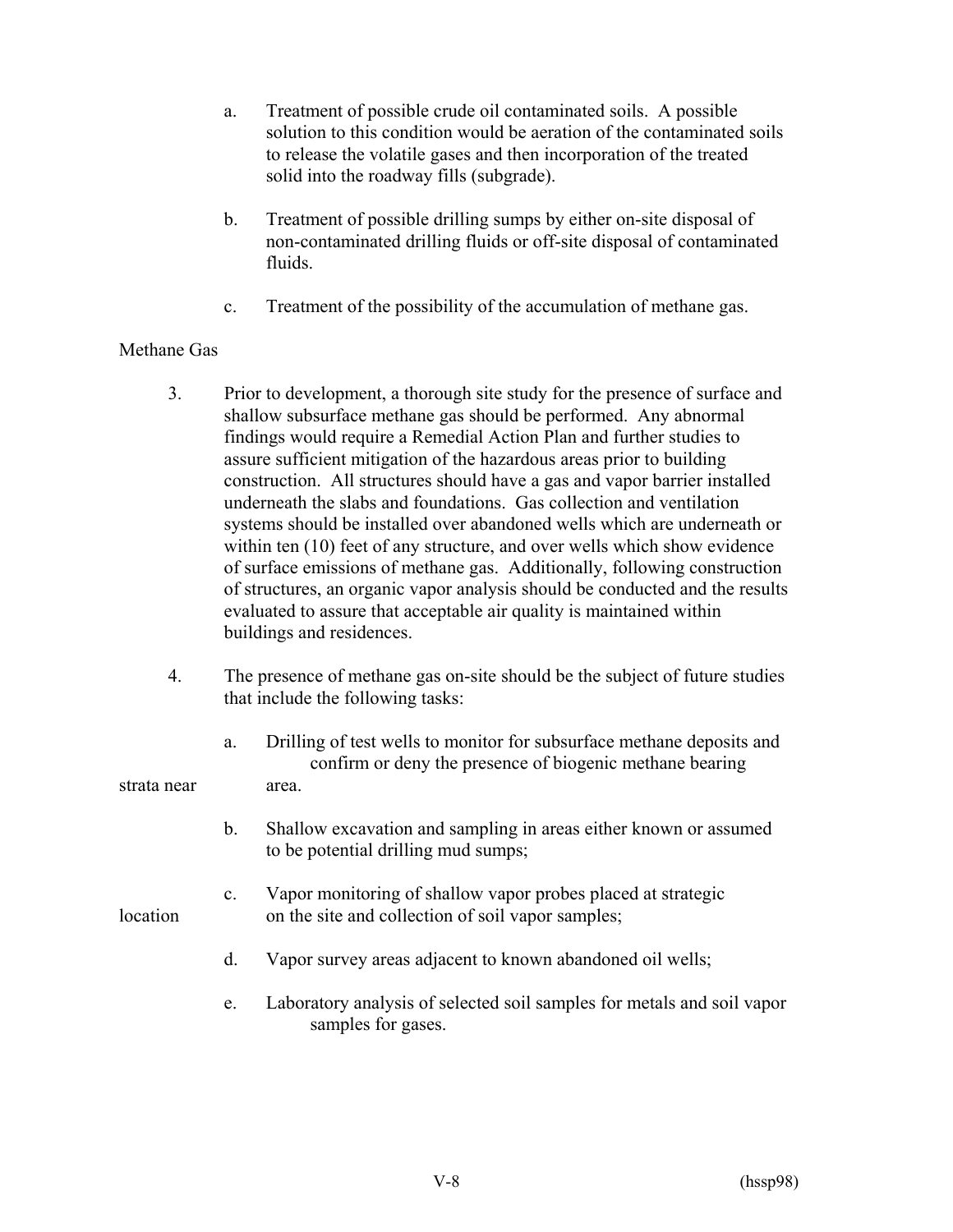## Other Oil Production Related Hazards

- 5. Oil wells scheduled for abandonment should be completed in accordance with the standards and specifications of the City of Huntington Beach and the California Division of Oil and Gas. Wells which have previously been abandoned must be reabandoned to the most current requirements of the City of Huntington Beach and the Division of Oil and Gas.
- 6. Existing oil production lines are located throughout the site. Treatment of these lines will depend on proposed land use and development. Utility lines should be relocated and or removed with the trench being filled with compacted fill.

# Hazardous Materials

- 1. The use, storage and disposal of hazardous materials should be enforced by City of Huntington Beach to provide the greatest possible protection to the public from accidental occurrences.
- 2. Active wells remaining on-site should be secured and screened as required by the City of Huntington Beach.
- 3. Prior to development, a review of available public health records should be performed to evaluate possible public health risk sites in the vicinity of the subject site.
- 4. An inventory of all hazardous materials used and stored by industries locating within the project area should be maintained and recorded for use by the City Fire Department. This inventory should include the location at which each hazardous material is used.

# **Aesthetics**

- 1. Landscaping of future projects should be designed to minimize visual impacts on adjacent parcels. Special consideration should be given to orientation of the project's residences (i.e. windows and deck) so as to respect the privacy of adjacent and nearby homes.
- 2. Wherever feasible, oil production facilities on-site should be eliminated or consolidated to reduce their total number. Facilities remaining on-site should be painted, camouflaged, or otherwise screened by perimeter walls, plantings or like treatments to reduce their unsightliness to future residents.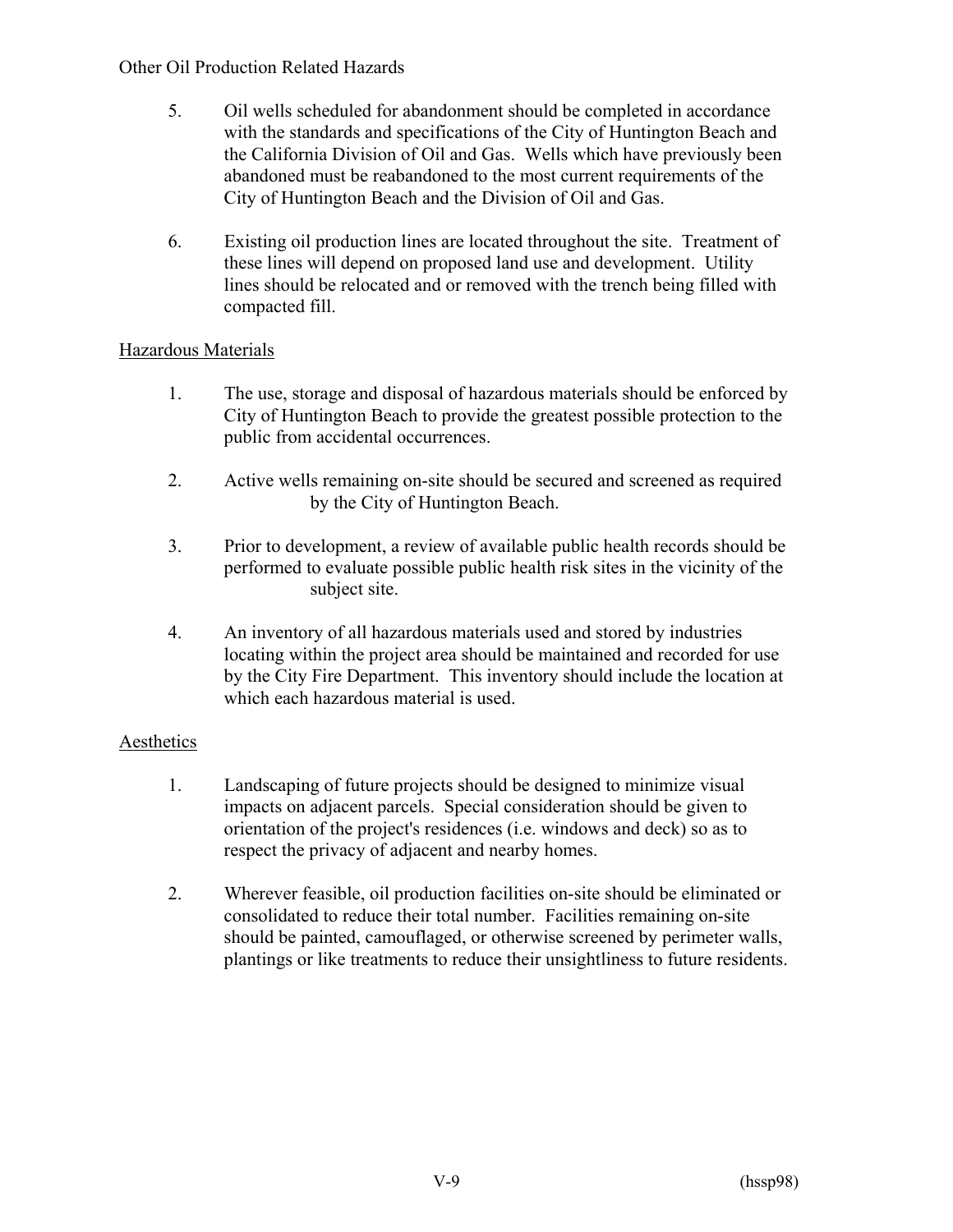# Land-Use Policies

Prior to the issuance of grading permits, the Department of Fish and Game should be notified of grading activities on-site that are scheduled to commence in the swales, in order to preclude the possible elimination of wetland areas under the jurisdiction of the Department of Fish and Game, as further specified in the Biological Resources section of this EIR.

## Biological

- 1. Following construction of necessary infrastructure in the main drainage swale, i.e., utility lies, sewers, etc., this swale should remain as open space. Mitigation for the loss of cattail marsh habitat (0.5 acres) and willow habitat (0.5 acres) which are depicted on Exhibit 20, will take place such that a minimum of 1.0 acre of riparian vegetation is established in this drainage swale. The plants utilized in the revegetated area will enclosed from the recommended plant palette indicated on page VI-11.
- 2. Through adoption of future Specific Plans large trees suitable for use by raptors such as the red-shouldered hawk, should preserved or replaced in accordance with the tree species identified in the plant palette contained on page VI-11.
- 3. Any grading or filling in the brackish wetlands in the western portion of the project site sill be mitigated by restoration of an equal area of coastal wetland at a nearby location in the open space area.
- 4. Effects upon on-site wetlands within the jurisdiction of the California Department of Fish and Game will require mitigation defined by 1603 permits.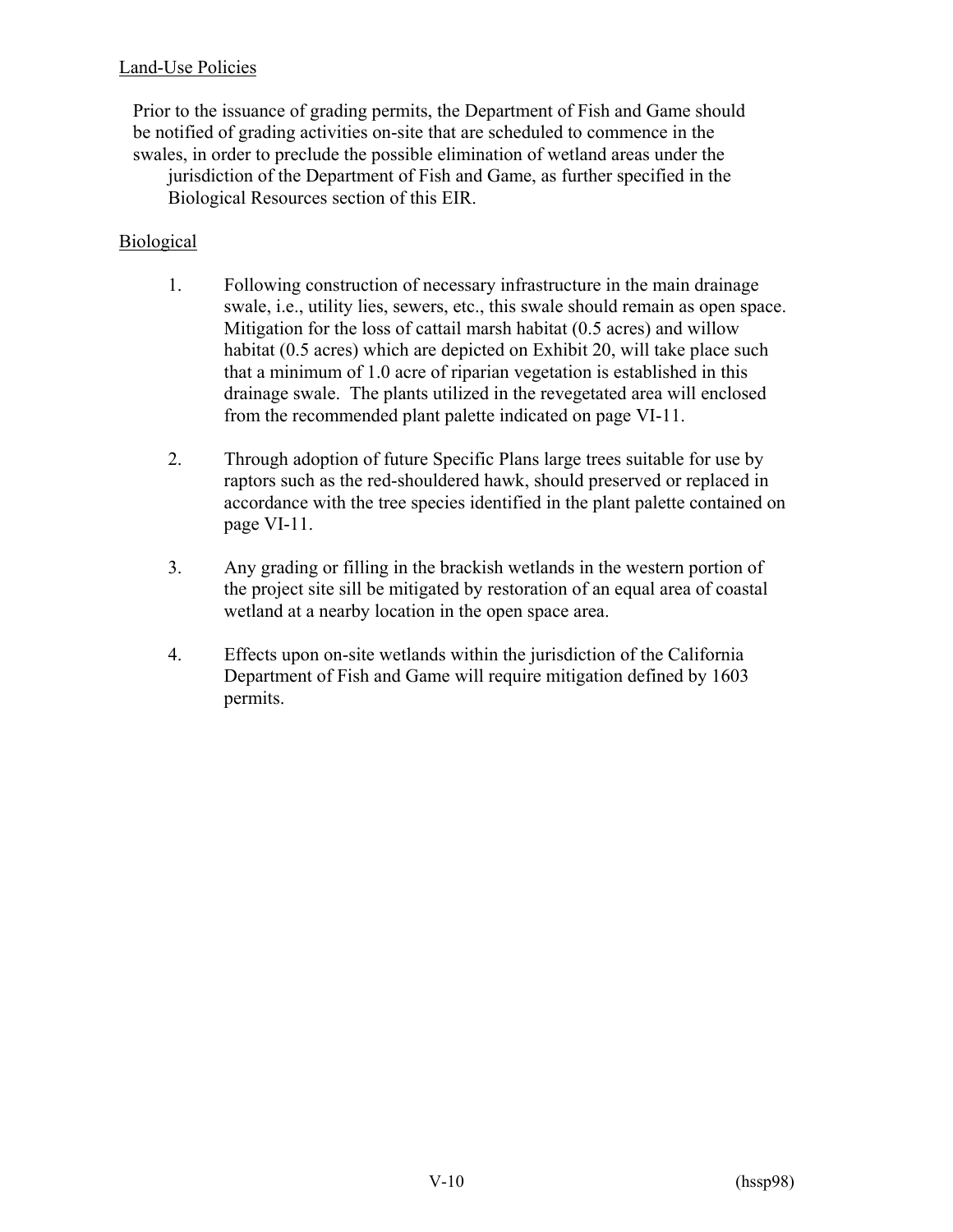

GENERAL PLAN **HOLLY-SEACLIFF** ENT **AMENDA**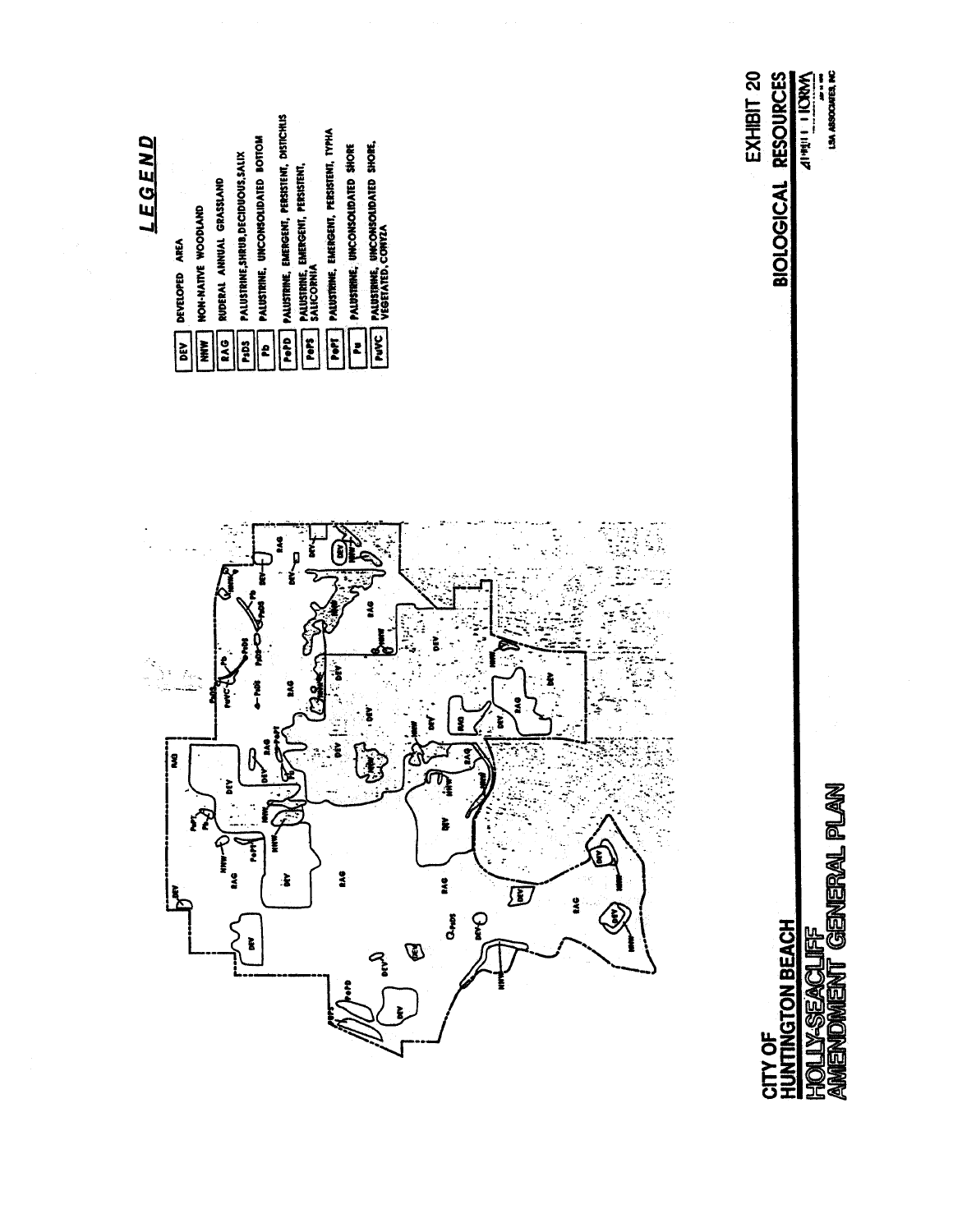# **PLANT PALETTE**

#### **Scientific Name Common Name**

#### **Trees**

| Alnus rhombifolia        | White Alder       |
|--------------------------|-------------------|
| Juglans californica      | California Walnut |
| Platanus racemosa        | Sycamore          |
| Quercus agrifolia        | Coast Live Oak    |
| S. laevigata             | Red Willow        |
| S. lasiandra             | Golden Willow     |
| S. hindsiana             | Sandbar Willow    |
| Salix lasiolepis         | Arroyo Willow     |
| Umbellylaria californica | California Bay    |

# **Tall Shrubs**

| Baccharis pilularis var. consanguinea | Coyote Brush |
|---------------------------------------|--------------|
| Heteromeles arbutifolia               | Toyon        |
| R. ovata                              | Sugarbush    |
| Rhus laurina                          | Laurel sumac |
| Sambucus mexicana                     | Elderberry   |

## **Low Shrubs and Vines**

| Diplacus longiflorus       | <b>Bush Monkeyflower</b>    |
|----------------------------|-----------------------------|
| R. viburnifolium           | Catalina Currant            |
| R. aureum                  | Golden Currant              |
| Ribes speciosum            | Fuschia-flowered Gooseberry |
| Rosa californica           | California Rose             |
| Rubus ursinus              | California Blackberry       |
| Toxicodendron diversilobum | Poison Oak                  |
| Vitis californica          | California Grape            |
|                            |                             |

# **Herbaceous Plants and Grasses**

| Artemisia douglasiana | Mugwort   |
|-----------------------|-----------|
| Elymus condensatus    | Giant Wil |
| Scirpus spp.          | Tule      |
| Typha spp.            | Cattail   |

Mugwort<br>Giant Wild Rye